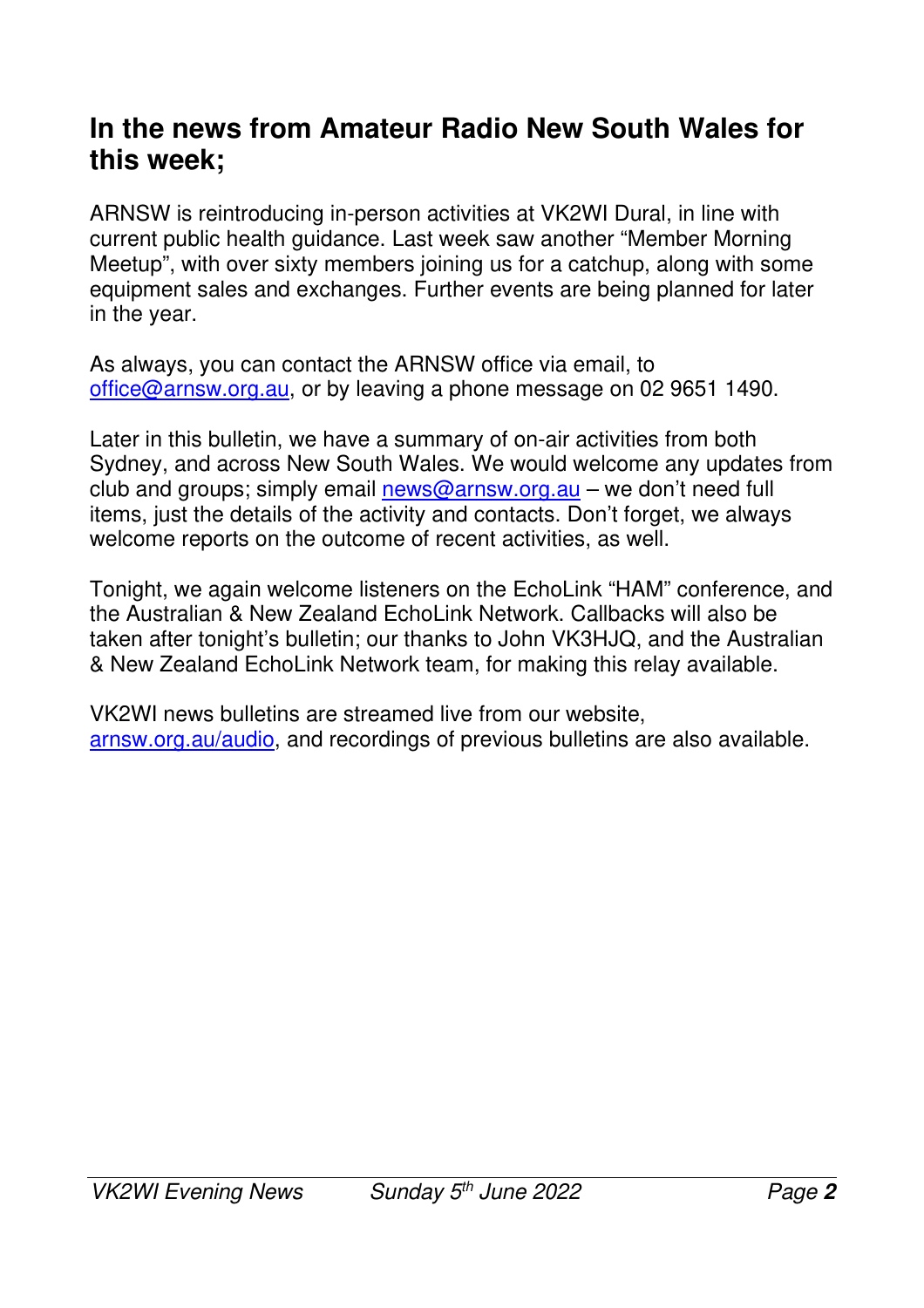# **Education Update**

David VK2DU from the Amateur Radio Repeater Group has contacted us about examination places available at Maitland, on Sunday the 26<sup>th</sup> of June. The deadline for bookings is noon tomorrow, Monday the  $6<sup>th</sup>$  of June; to book, email info@arrg.club.

Then next month, the ARRG has a training weekend on the  $30<sup>th</sup>$  and  $31<sup>st</sup>$  of July, in the Macarthur region, in southwest Sydney; Foundation training is on Saturday, with exams available for all licence classes on Sunday. The email again, info@arrg.club.

Also in July, ARNSW has a Foundation Course and assessment weekend scheduled for the  $9<sup>th</sup>$  and  $10<sup>th</sup>$ ; to enquire about ARNSW education activities, contact the education team by email, education@arnsw.org.au.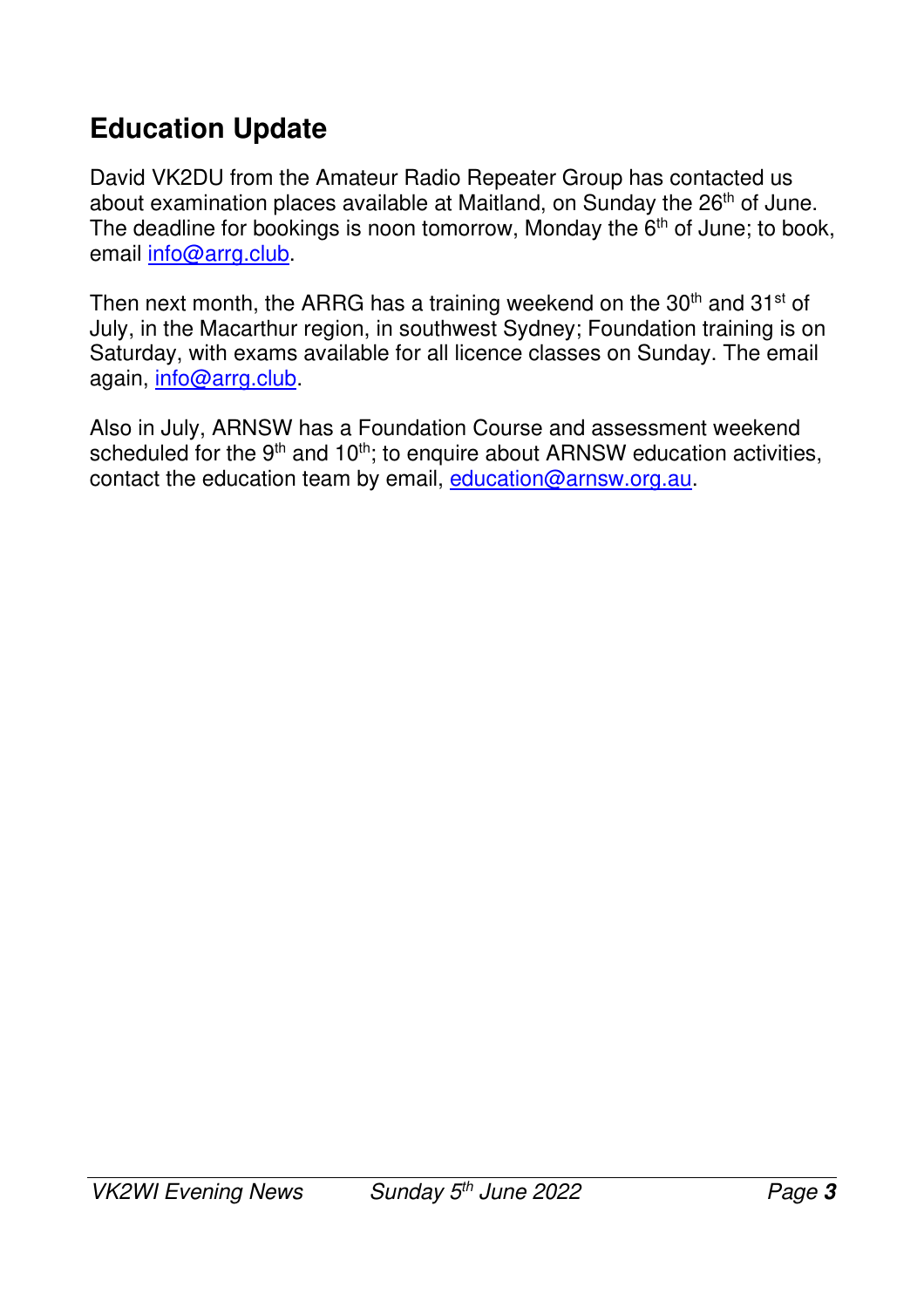# **Weekly Solar and Geophysical Report**

For the period of the  $27<sup>th</sup>$  of May to the  $2<sup>nd</sup>$  of June; This report issued on the 3<sup>rd</sup> of June. First, the summary;

| Dates across     | 27 <sup>th</sup> | 28 <sup>th</sup> | 29 <sup>th</sup> | 30 <sup>th</sup> | 31 <sup>st</sup> | $1$ st | 2 <sub>nd</sub> |
|------------------|------------------|------------------|------------------|------------------|------------------|--------|-----------------|
| the columns are  |                  |                  |                  |                  |                  |        |                 |
| 10cm Flux        | 14 ا             | 102              | 98               | 101              | 98               | 104    | 101             |
| Fredericksburg   | 14               | 19               | 14               | 8                | 8                | 8      |                 |
| Index (Afr)      |                  |                  |                  |                  |                  |        | observed        |
| Australian Index |                  | 12               | 12 <sup>2</sup>  | 8                | 8                |        |                 |
| (Aaus)           |                  |                  |                  |                  |                  |        | estimated       |
| index            |                  |                  | 70               | 56               | 64               | 50     | 50              |

Solar flare activity was low all week, and geomagnetic activity remained at quiet levels.

F2 critical frequencies in Southern Australia, were generally near predicted monthly values, with some periods of enhancements; on the 28<sup>th</sup>, enhancement of 20% was observed during local day and 15% at night; and on the 29<sup>th</sup>, 15% enhancement was observed during local daylight hours.

The forecast for the  $3<sup>rd</sup>$  to the  $9<sup>th</sup>$  of June;

Solar activity is expected to be low to moderate. There is a chance of unsettled geomagnetic conditions late on the  $5<sup>th</sup>$  and early into the  $6<sup>th</sup>$  due to the arrival of a CME.

Maximum Usable Frequencies are likely to be depressed after local dawn on the 6<sup>th</sup>, otherwise near predicted monthly values.

*Data courtesy of Space Weather Services.*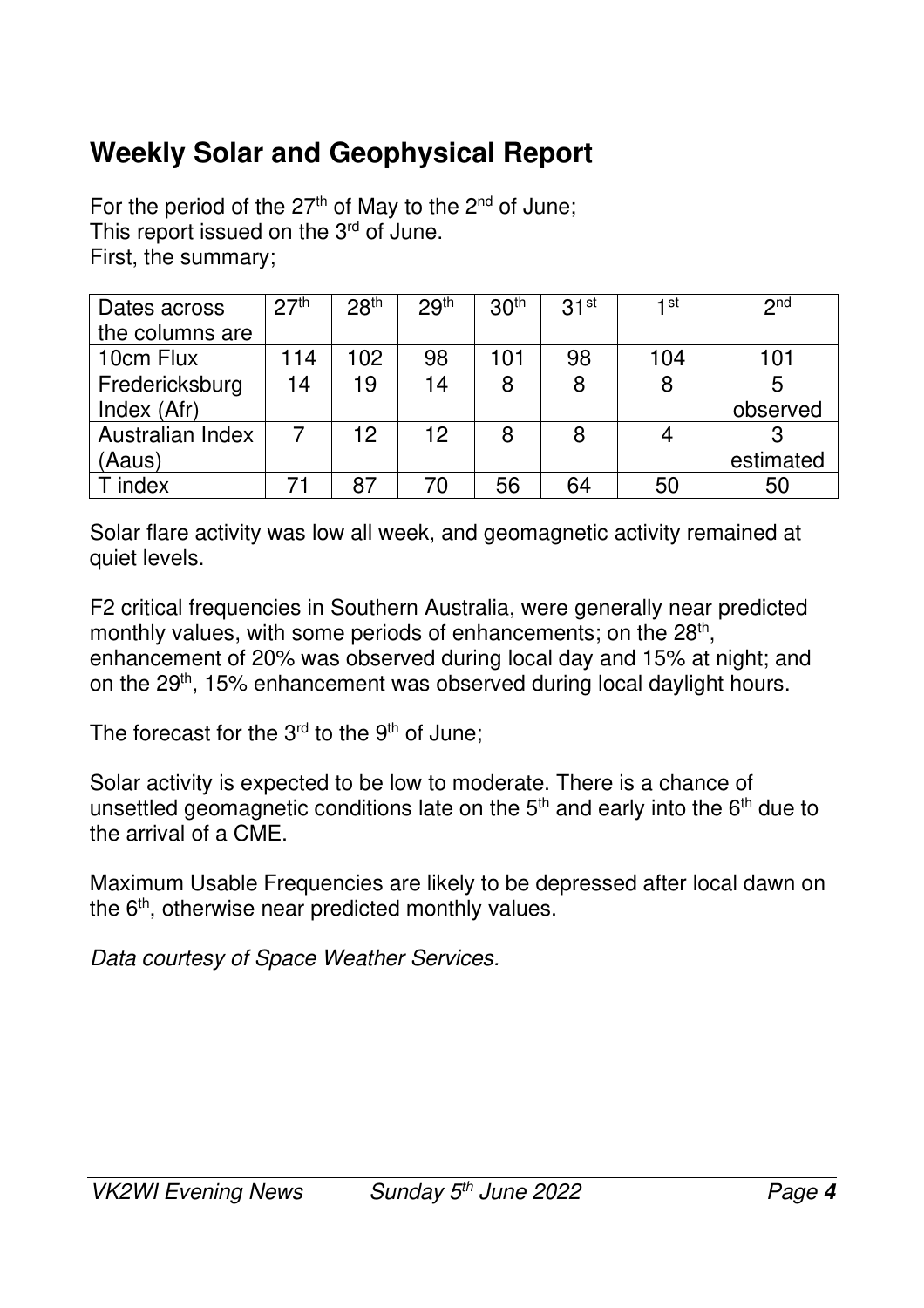#### **Solar Flux Index update**

Here are the updated Solar Flux Index (SFI) figures for this week.

Having finished May, we had a;

Minimum of 98, Average of 135 and a Maximum of 180 With peak dates from the 14<sup>th</sup> to the 26<sup>th</sup>.

As we start June, we are expecting a;

Minimum of 90, Average of 115 and a Maximum of 150 With peak dates from the 11<sup>th</sup> to the 22<sup>nd</sup>

And looking ahead to July, we are expecting a;

Minimum of 98, Average of 126 and a Maximum of 150 With peak dates from the  $8<sup>th</sup>$  to the 17<sup>th</sup>.

*Update with thanks to Noel, VK2FUL.* 

[using daily data updates from: http://www.swpc.noaa.gov/products/usaf-45-day-ap-and-f107cm-fluxforecast]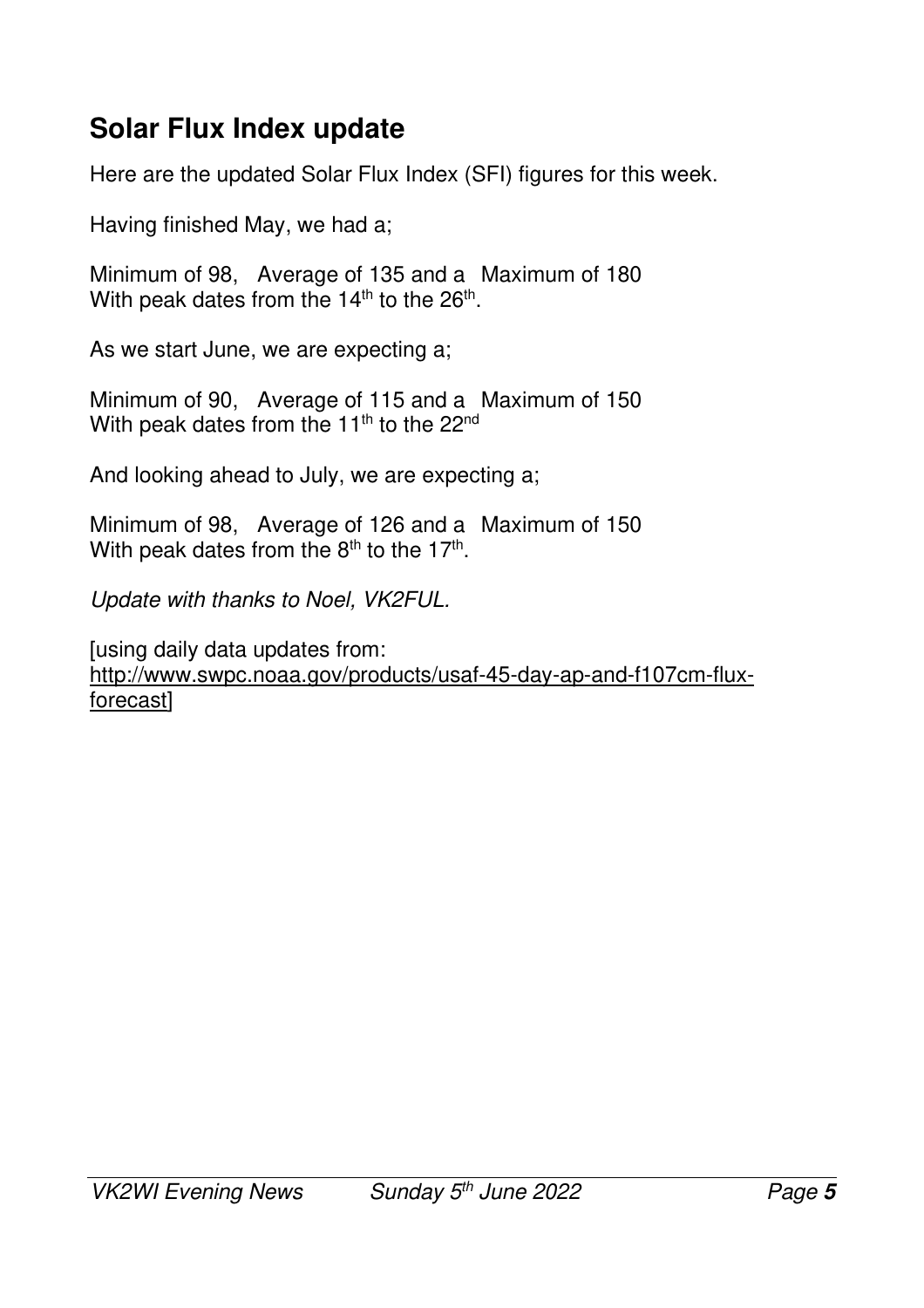## **Space Weather Summary for May 2022**

#### *Complied with data courtesy of Space Weather Services*

Solar activity reached R3 warning level on the  $3<sup>rd</sup>$  and  $10<sup>th</sup>$  of May, with X1 class flares. The 10<sup>th</sup> was the largest flare for the month, reaching  $X1.5$ . There also were a total of 20 M-class flares, at R1 to R2 level. No significantly Earth-directed coronal mass ejections were observed in association with this month's flares, nor were there any solar proton events. There was a slight enhancement in Proton flux on the  $12<sup>th</sup>$ , reaching only 5pfu, below the solar warning level of 10pfu.

Coronal holes caused some high-speed wind streams, elevating solar wind speeds on the  $2^{nd}$ , 15<sup>th</sup>, 18<sup>th</sup> and 20<sup>th</sup> to the 22<sup>nd</sup>. On the 27<sup>th</sup> and 28<sup>th</sup>, the wind stream also caused slightly elevated geomagnetic activity; while the planetary Kp index reached G1 warning level, only minor effects were observed in the Australian Region.

No significant ionospheric depressions were observed across the Australian region in May, with MUFs typically enhanced in association with elevated solar flux emission from active solar regions. The deepest ionospheric depression - of only 15% - for the month was observed on the  $30<sup>th</sup>$  for the southern Australian region, possibly following mild coronal hole wind stream induced activity on prior days. No significant fadeouts were observed in the Australian region, throughout the month.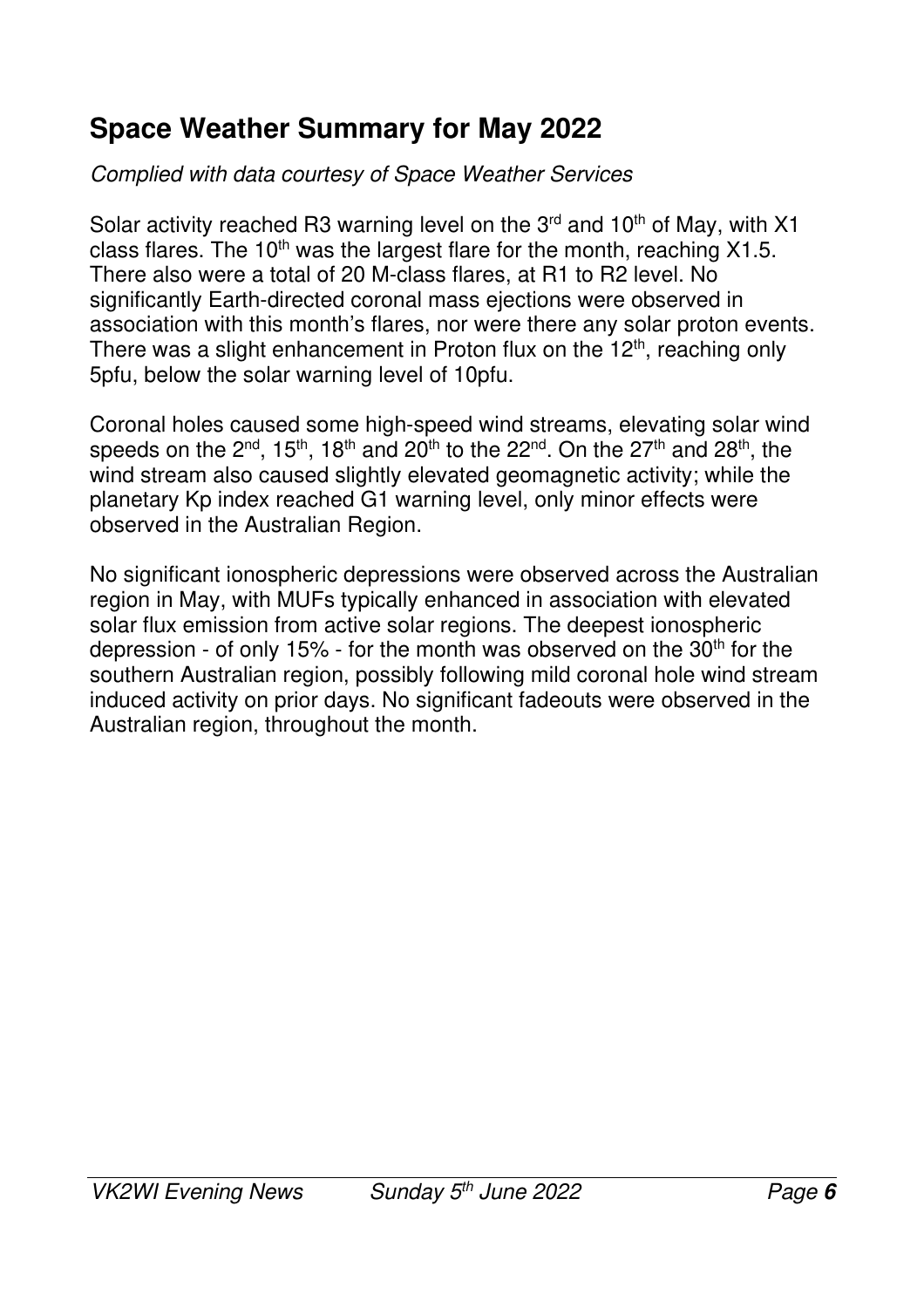#### **What use is an F-call?**

Tonight, we continue with this series, written and produced by Onno VK6FLAB. Each episode looks at different aspects of the diverse hobby of Amateur Radio.

#### **[Play File: 15-FCAL076.wav]**

*Duration 1m04s In: "What use is an F-call?" Out: "I'm Onno VK6FLAB"* 

For more information about this series, including transcripts and useful resources for F-calls, Onno's website is; vk6flab.com, or follow him on Twitter, @VK6FLAB.

#### **[Play File: 16-E-ID2.wav]**   $\overline{\phantom{a}}$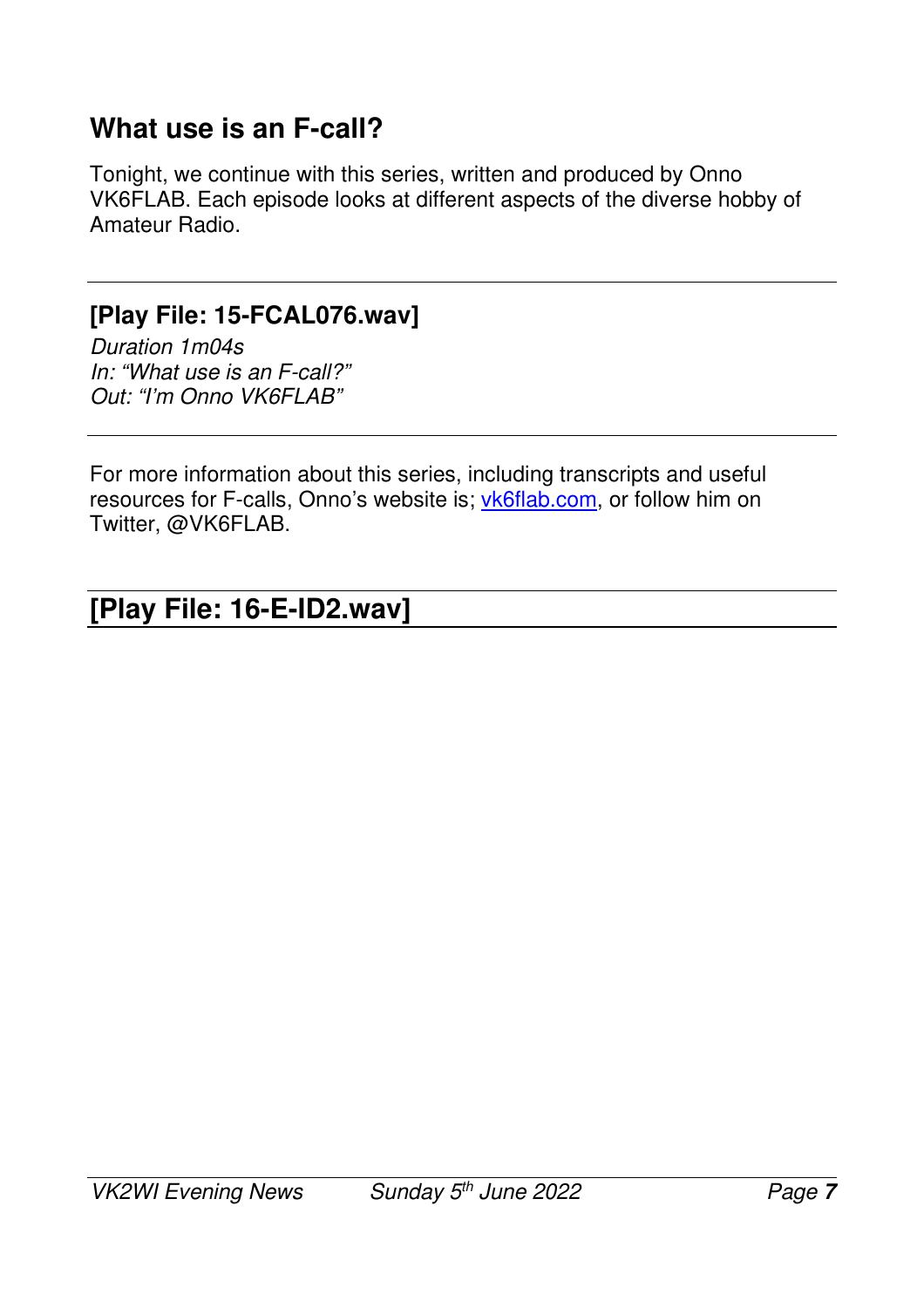# **ARRL DX news**

SOMALIA; Ali EP3CQ will be active as 6O1OO using FT8 and CW on 80 to 15 metres, from June 16 until mid-July.

GHANA; Alan, G3XAQ is currently operating as 9G5XA with a QRP rig, mostly on 17 and 15 metre CW.

RWANDA; Harald, DF2WO is signing 9X2AW until June 22, on 160 to 10 metres using mainly digital modes with some CW and SSB, and QO-100. Following his stay in Rwanda, he plans to move on to Burkina Faso and continue as XT2AW.

BAHRAIN; Special call sign A91BFA is for the Bahrain Football Association. Operation is planned for June 3 to 15 during the FIFA World Cup and Asian Cup 2023 qualifiers.

ENGLAND; The following special event stations celebrate Queen Elizabeth's Platinum Jubilee throughout June: GB70E from Windsor Home Park, GB70I from Northern Ireland, GB70M from Scotland, GB70W from Wales, GB70U from Guernsey, GB70J from Jersey, and GB70D from the Isle of Man.

ST. LUCIA; Stations J68HZ and J68AG manned by operators K9HZ and WA2LLN, will be active until June 24 using CW, SSB, RTTY, FT8 and FT4.

CANADA; Club station VE3CWM at the Cold War Museum celebrates its 20th anniversary with the call sign VE3CWM20 during the month of June, on 80 to 10 metres.

ST. KITTS AND NEVIS; John, W5JON will be active as V47JA from July 12 to 28.

NICARAGUA; Rafael, NN3RP will be active as YN2RP in his spare time until August 4. Activity will be on FT8, FT4, VarAC digital, CW, RTTY and SSB using dipoles, and on the FM satellites.

JAPAN; Special call sign 8J1H90T is active until the 31<sup>st</sup> of March 2023, in celebration of the 90th anniversary of the city of Hiratsuka.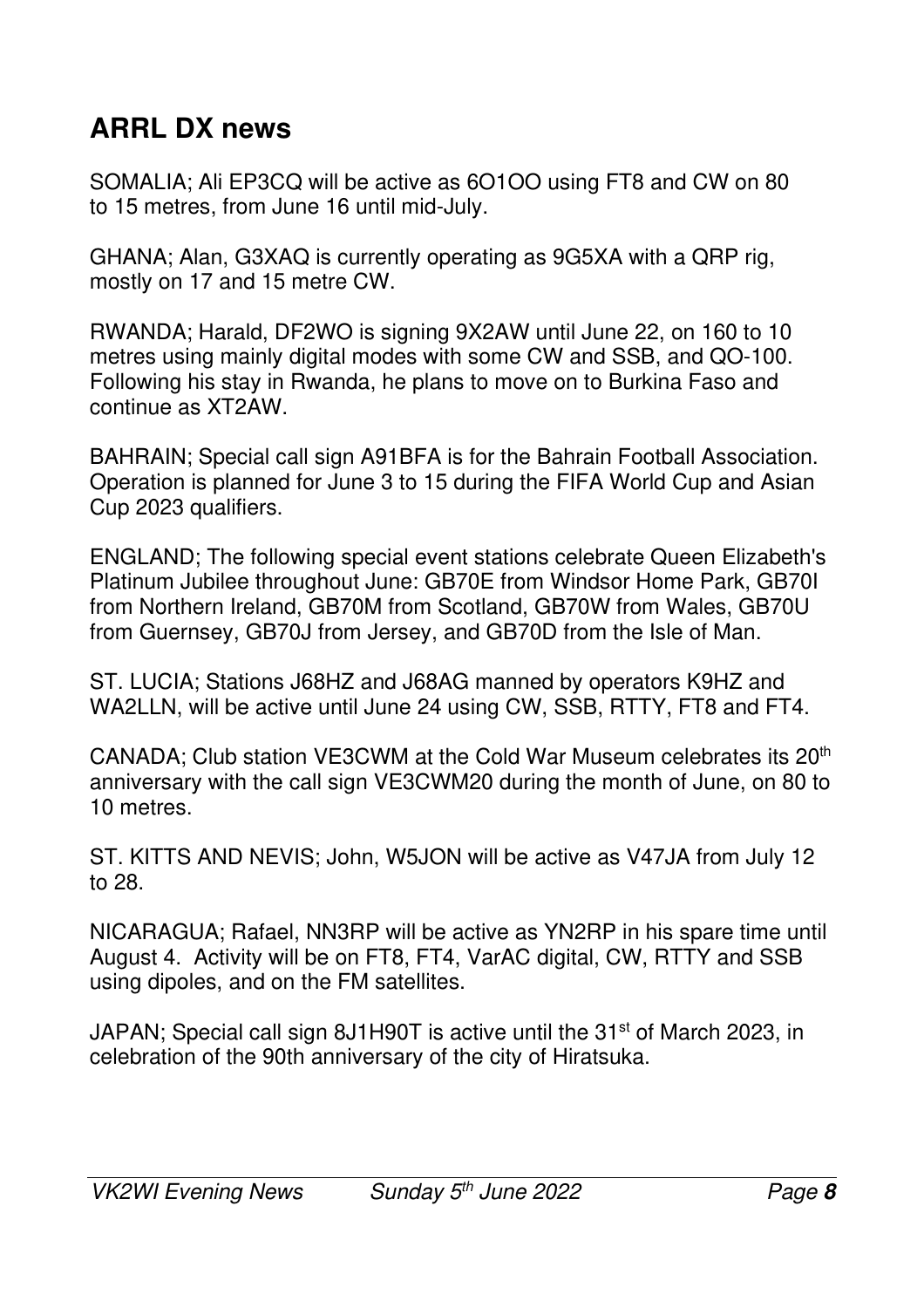UK SOVEREIGN BASE AREAS ON CYPRUS; ZC4RH and B4/G4WXJ will be active until June 15, using SSB, CW, and probably some FT8 as well as the QO-100 satellite.

GUADELOUPE; Reiner, DL2AAZ is operating TO2AZ holiday style until June 10. He is using CW and SSB on 40 to 10 metres.

ITALY; Station IY4ELE from the Fidenza club will remember the Elettra ship, a double-masted steam yacht that Marconi used as a floating lab for his radio experiments. The club will be active during Museum Ships Weekend.

POLAND; Adam, SQ9S will be at the key of SN35FISTS to mark 35 years of the FISTS CW Club, the International Morse Preservation Society, until June 30.

THIS WEEKEND ON THE RADIO; The 10-10 International Open Season PSK Contest, Wake-Up. QRP Sprint CW, KANHAM Contest, Tisza Cup CW Contest, Kentucky QSO Party, UKSMG Summer Contest, IARU Region 1 Field Day, RSGB National Field Day, ARRL International Digital Contest and the Cookie Crumble QRP Contest are all on for this weekend.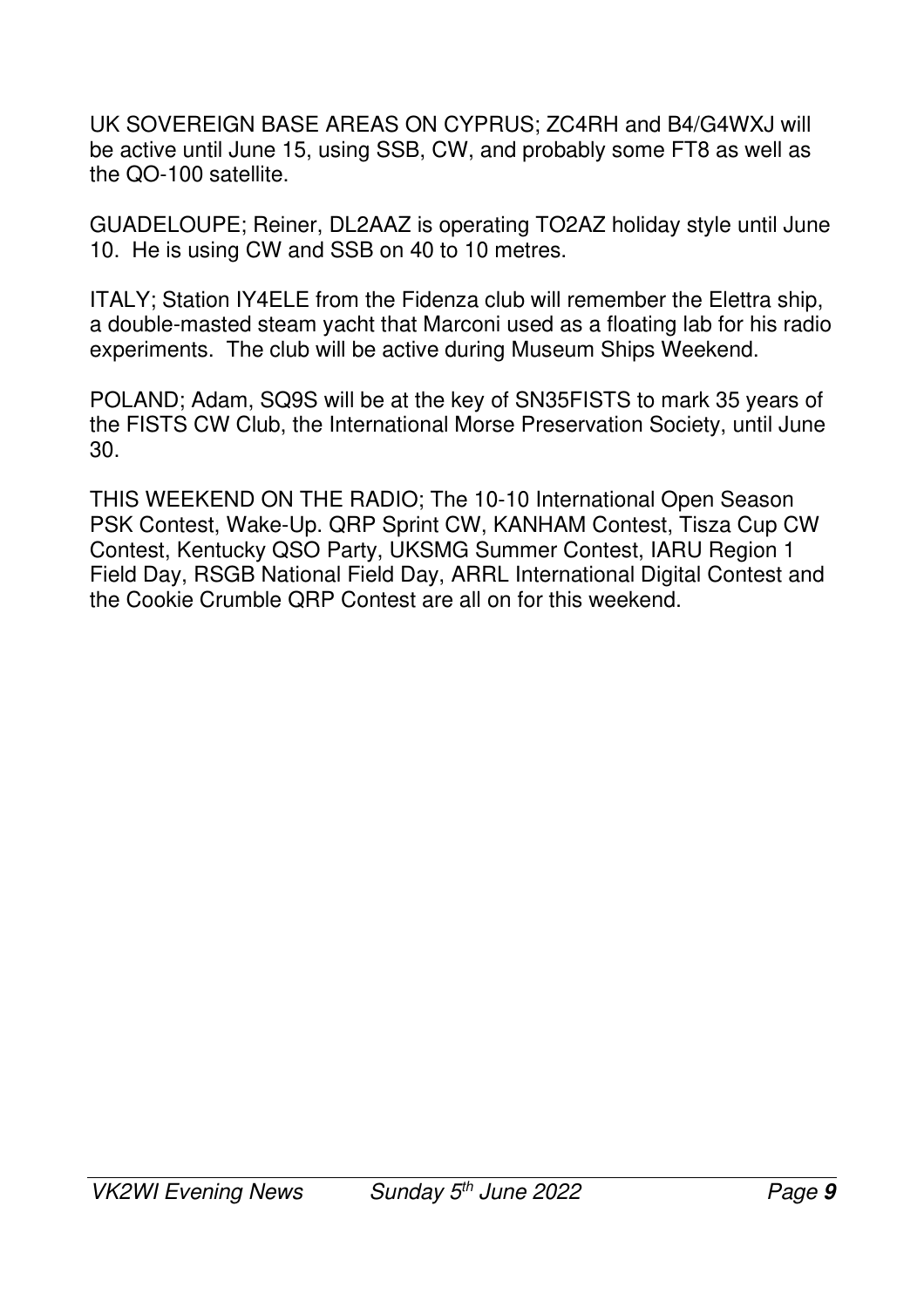#### **WICEN News**

WICEN NSW is providing communications support for several events this month, starting with the Glow Worm Tunnel Marathon, from the  $17<sup>th</sup>$  to the 19<sup>th</sup> of June, in the Wolgan Valley around Newnes. We are seeking volunteers to help out; please email Neil, VK2XNF, at neil.fallshaw@vrarescue.org.

Later in the month is True Grit, a military-inspired obstacle course race, on Saturday the 25<sup>th</sup> at Dargle Farm, Lower Portland. A small number of volunteers are still required; contact Nic VK2KXN at nicholas.mclean@vrarescue.org.

This year's Navshield is on the weekend of the 16<sup>th</sup> and 17<sup>th</sup> of July. Organised by the Bush Search and Rescue Unit of the SES, its a remote bushland navigational exercise involving many of the emergency services. WICEN NSW will be assisting with communications and if you would like to volunteer, email wicen.ops@vrarescue.org.

WICEN NSW voice nets are on Sunday evenings, starting at 6pm, on either the Chatswood 2 metre repeater, or the Kurrajong 70cm repeater. Please check the website for details.

WICEN NSW, is a communications support squad of VRA Rescue NSW. For more information on upcoming events, or how to join, visit the website at nsw.wicen.org.au.

For information about other WICEN groups; WICEN ACT is part of the Canberra Region Amateur Radio Club. Their website includes WICEN and general Club information and can be found at www.crarc.org.au. WICEN Victoria has a weekly net on Tuesday at 8:30pm, on 3.6MHz. More details on the web at vic.wicen.org.au.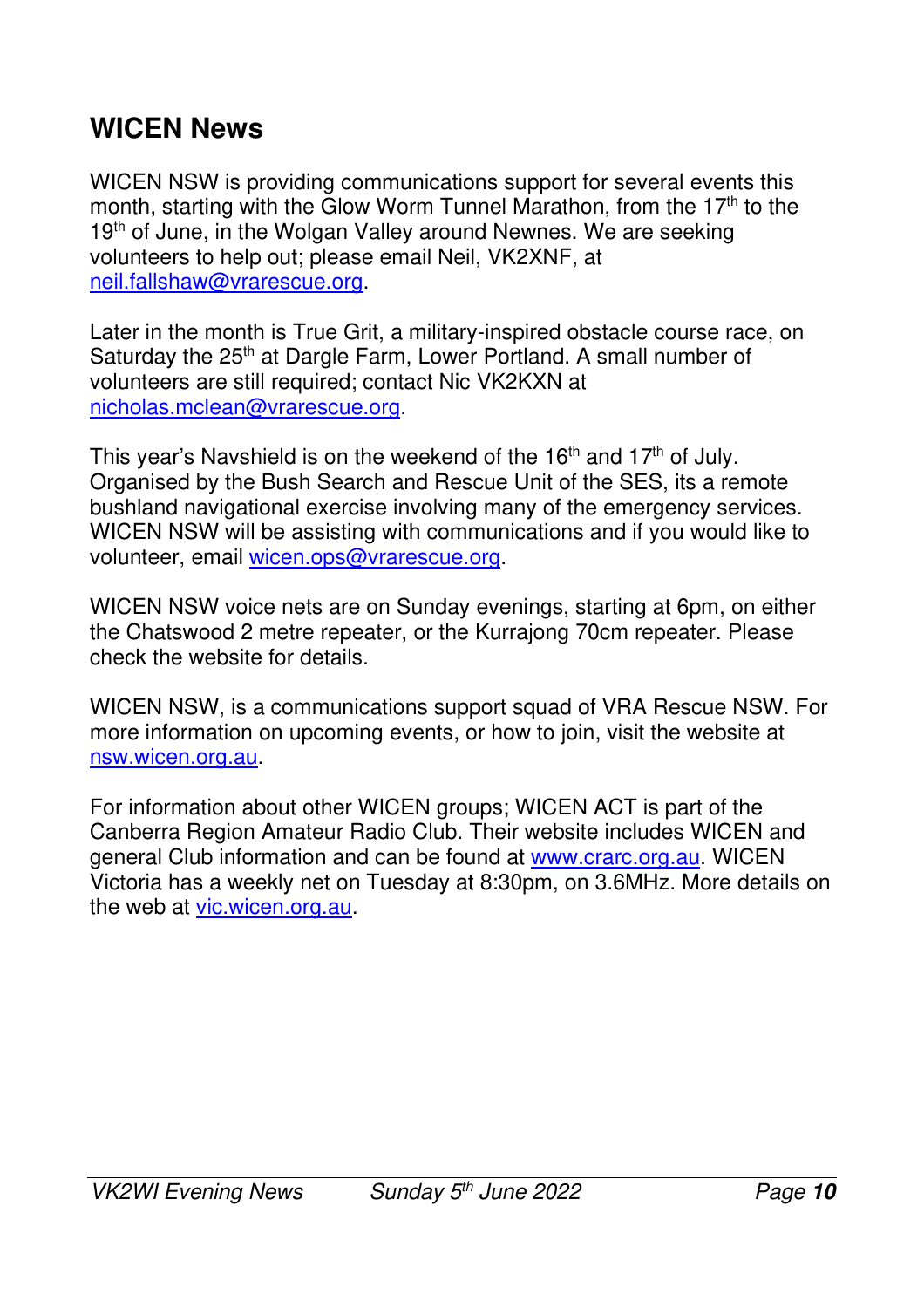#### **Club News**

We start this week with news from the Oxley Region Amateur Radio Club; Next weekend is the Club's annual Field Day weekend on the 11<sup>th</sup> and 12<sup>th</sup> of June. At the spacious Wauchope Showground Hall, there's all the usual Field Day activities on both days, including; foxhunts, disposals, traders and a Home Brew competition, with breakfast and lunch from the barbeque. Saturday night is the Field Day Dinner at the Port Macquarie Golf Club. The Field Day programme can be viewed and downloaded from the ORARC website.

The next Friday night get-together will be at 7pm on the  $17<sup>th</sup>$  of June, at the SES Building in Port Macquarie. It will be held in accordance with the club's COVID-19 Safety Plan.

The VK2RCN repeaters are currently off air, due to a lightning strike in March. Required repairs include installation of a replacement underground power line to site, which has been delayed by recent rain. However, the Club's VK2RPM repeaters at Middle Brother Mountain are still on the air, so there is repeater coverage in the area during the Field Day.

There are two club nets each week; the mid-week net starts at 7:30pm on Thursday nights, and the weekend net starts at 9am Sunday mornings. Both nets are on the VK2RPM 2 metre repeater, 146.7MHz with a 91.5Hz subaudible tone for access. VK2RPM is also available via EchoLink.

For more information about the Oxley Region Amateur Radio Club, visit the website at *orarc.org*. The site contains a wealth of Amateur Radio items in addition to the club information. The newly published May 2022 web edition of the club's bimonthly newsletter "Oxtales" is now online; it's a 40-page issue with all the Field Day information, as well as a comprehensive introduction to the Nano VNA by Bob VK2ZRE. Past issues can be viewed on the website as well. You can also find the Club on Facebook; just search for Oxley Region Amateur Radio Club.

*Advised by Henry VK2ZHE For the Oxley Region Amateur Radio Club.* 

#### **[Play ID File: 17-E-ID3.wav]**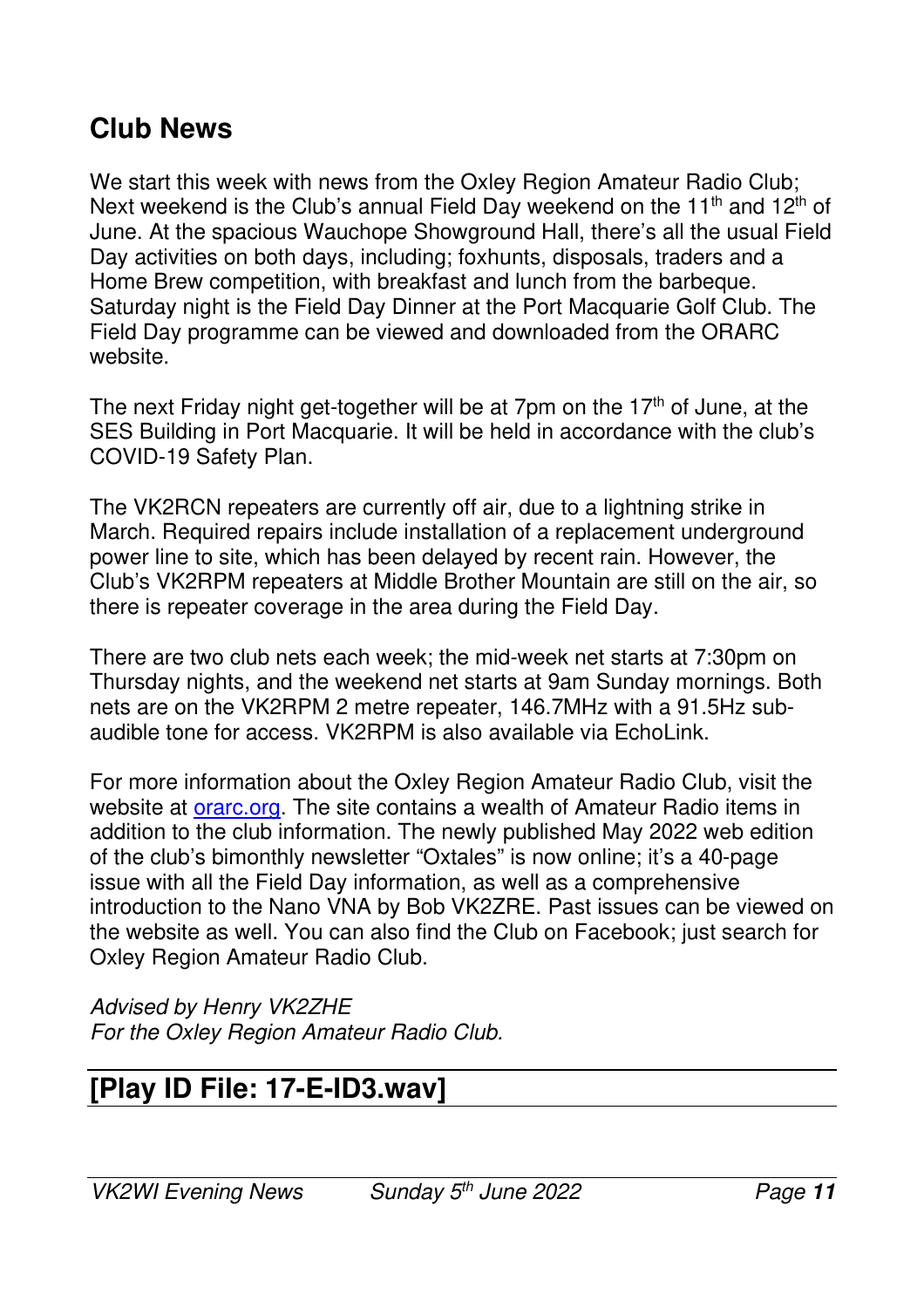## **Central Coast Amateur Radio Club**

The Clubrooms at Kariong are open every Saturday.

At VK2RAG Somersby, the D-Star, RadNet DMR and 2m EchoLink services are fully functional. Brand Meister DMR and 70cm EchoLink and IRLP are still having problems, and an issue with the 6 metre repeater is currently being investigated.

Also at Somersby is a WebSDR, websdr.ccarc.org.au is currently configured to listen on 6 metres, 2 metres, 70 centimetres and 23 centimetres.

One of our members was approached by a local Air League Squadron, as some of the cadets had shown an interested in obtaining their morse code badge, along with seeking a better understanding of where it originated. Brad, VK2NMZ has posted to the club's Facebook page about his experiences, both with the Air League and the restoration of a Circa 1940 Morse Training Key, along with some great photos.

The Club's daily Morning Tea continues at 10am and after VK2WI News on Sunday mornings. The Thursday night net starts at 8pm. Both nets are on the VK2RAG 2m repeater – 146.725 MHz with 91.5Hz tone, and on EchoLink HAM and CCARC conferences.

The fortnightly SSTV net is hosted by Adrian VK2ABS. It's usually 2-3 rounds on the Club's 2 Metre WICEN repeater; 147.125 MHz with 91.5Hz tone. Adrian has had a large amount of support from other members and would love to see you drop in on the next net. Friday the  $10<sup>th</sup>$  of June at 7:30pm.

SSTV and Weekly nets are also video streamed live to the club's Facebook page, and recordings of past nets can be found, in the "Videos" section.

You can find out more about the CCARC on the web at ccarc.org.au; by phone on 02 43402500 or on social media by searching for Central Coast Amateur Radio Club; remember to "like" to follow for updates.

*73 Alan VK2MG Publicity Officer, Central Coast Amateur Radio Club.*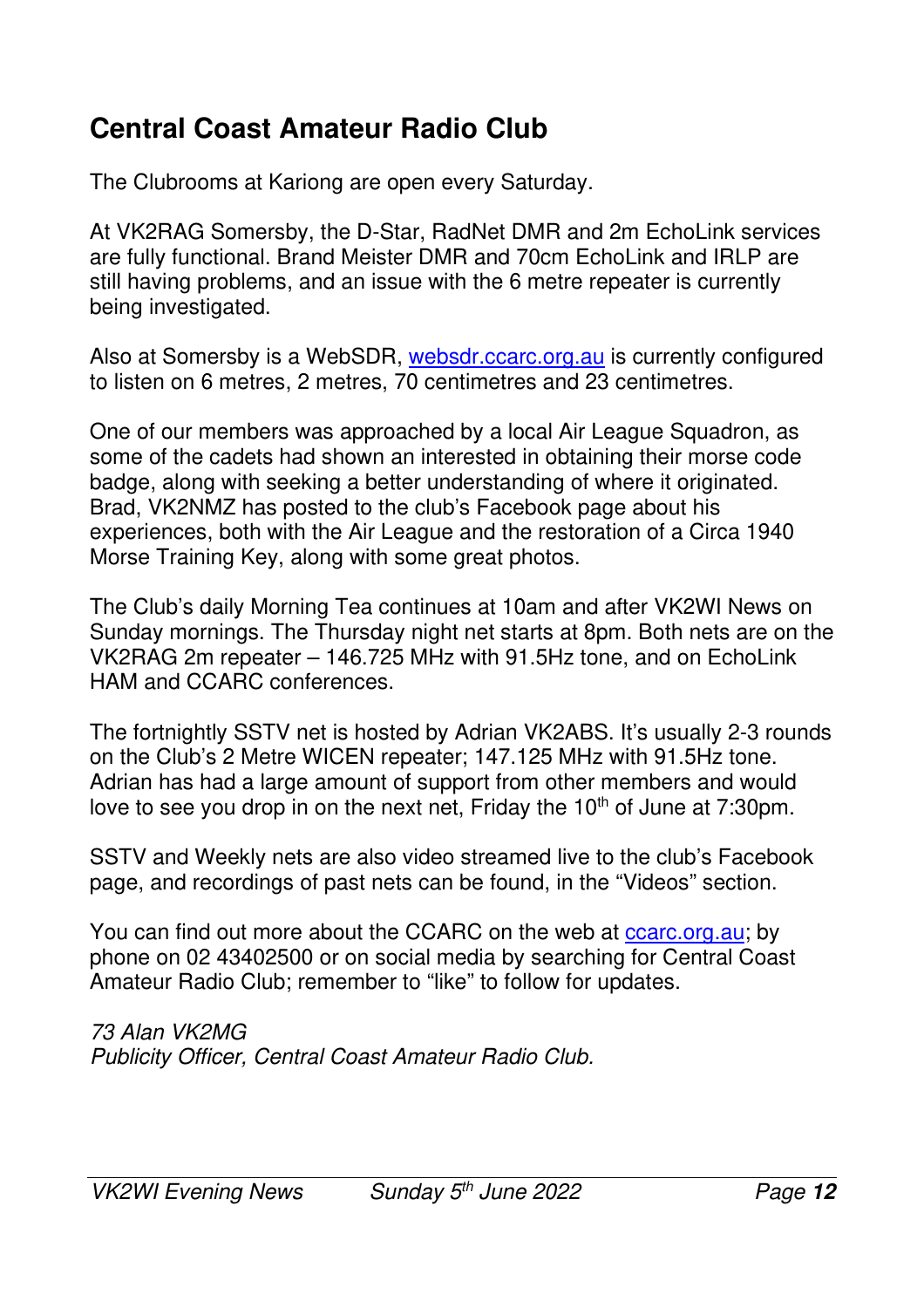#### **Illawarra Amateur Radio Society**

The next meeting of the Society will be on Tuesday the 14<sup>th</sup> of June. The general meeting starts at 7:30pm, directly following the Society's Committee Meeting which starts at 6:30pm. Attendees are most welcome to arrive from 6.30 onwards to enjoy a pre-meeting chat and cuppa in the foyer.

Meetings are at the BlueScope Steel Visitors Centre, on the southern side of the Wollongong CBD. After turning off Springhill Road into the BlueScope main entrance road, attendees then turn immediately right before the security gates, following the large signs towards the Visitors Centre.

The June meeting features a presentation by Society member Ned VK2AGV. Ned has many fascinating interests and backgrounds like satellite up-linking and broadcasting, aircraft piloting and training, and the merchant marine, but on the 14th of June he will present on one of his other interests – astronomy and home-built telescopes. Ned is a most interesting speaker with an indepth understanding of the subject, so his presentation will be most entertaining and enlightening.

Following will be the usual tea, coffee, biscuits, and cake while having a yarn or two about the latest rigs, the size of each other's antennas and the elusive contact that got away! As a bonus, resident Barista Vinnie VK2VIN will prepare your preferred cuppa from the coffee machine.

The Society has two weekly Nets. The Saturday morning net starts at 9:30am, run by Steve VK2BGL. You can join on the 2 metre repeaters, VK2RMP on 6850 or VK2RUW on 6675, or from out of town via EchoLink, VK2BGL-R. The second weekly Net is on 80 metres on Tuesday evenings, except for meeting nights, at 8:30pm; the usual frequency is 3666kHz, plus or minus for other usage.

You can find out more about the Illawarra Amateur Radio Society, including details on Amateur Radio training and examination activities, on the web at iars.org.au, and the society is also on Facebook. The website again; iars.org.au. To conclude, all listeners are invited to attend the next meeting of the Illawarra Amateur Radio Society, at 7.30pm on Tuesday the 14<sup>th</sup> of June, at the BlueScope Steel Visitor Centre in Wollongong.

*Advised by Rob VK2MT President of the Illawarra Amateur Radio Society.*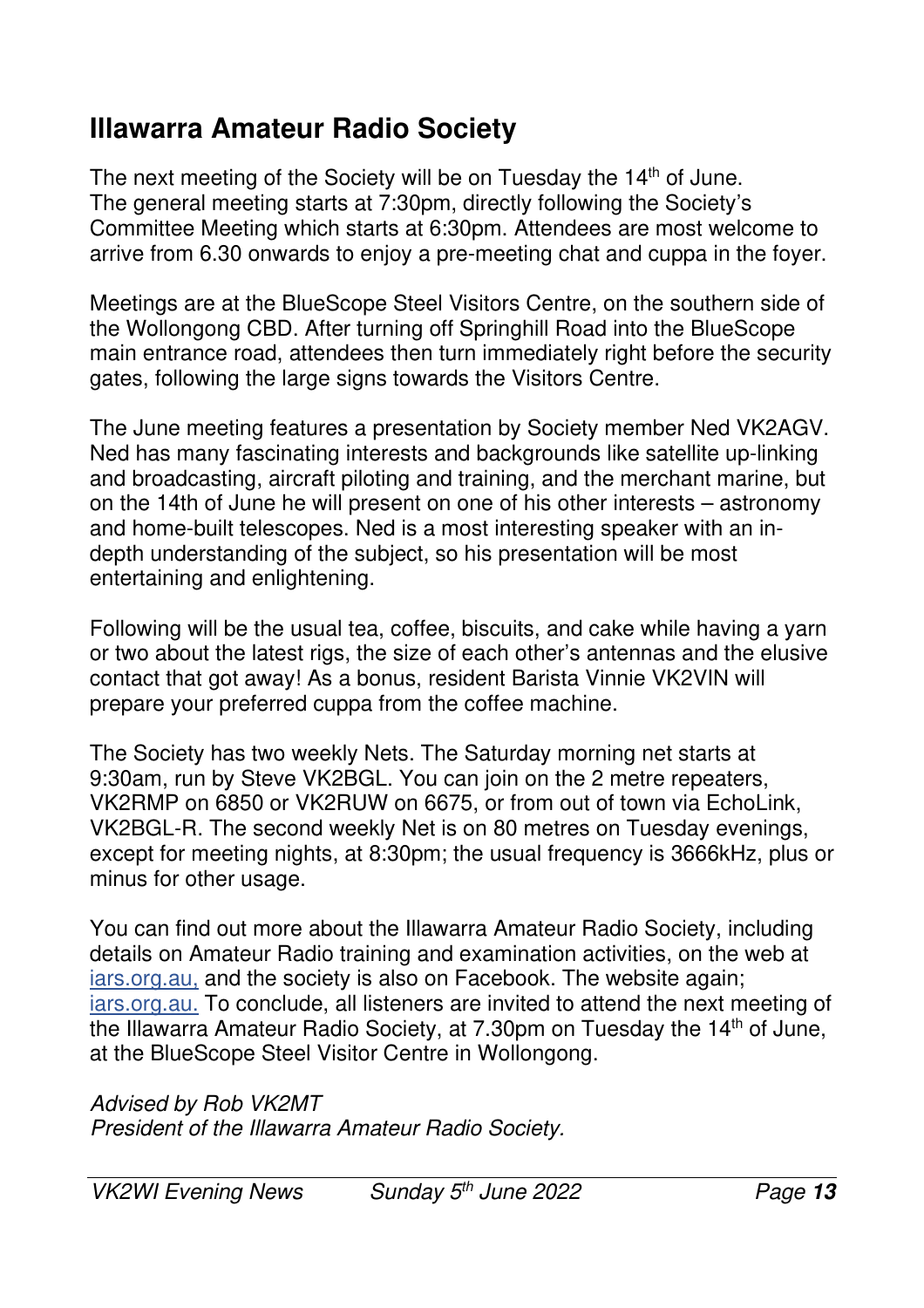# **Sydney ATV Group**

The Group's ATV repeater at Lawson in the Blue Mountains, transmits highdefinition TV on 445.50MHz, with analogue and digital inputs on 23cm.

Reception is possible over the Sydney Metro area, or via the British Amateur TV Club streaming web site; on the site, select the VK2 callsign and if requested, the HTML5 option. You can also text to say that you're watching – just enter /nick, a space then your name, your following text will appear in the column above.

Regular nets are on Monday evenings starting at 7:30pm. We regularly have technical talks, show our latest projects, general interest videos and much more.

You can call in during the net on the Lawson repeater, 147.325 MHz with positive offset, with reports, questions or help with receiving Amateur Television. Why not join in and find out more about this fascinating and fastgrowing aspect of digital amateur radio.

*Advised by John VK2ATU on behalf of the Sydney ATV Group.*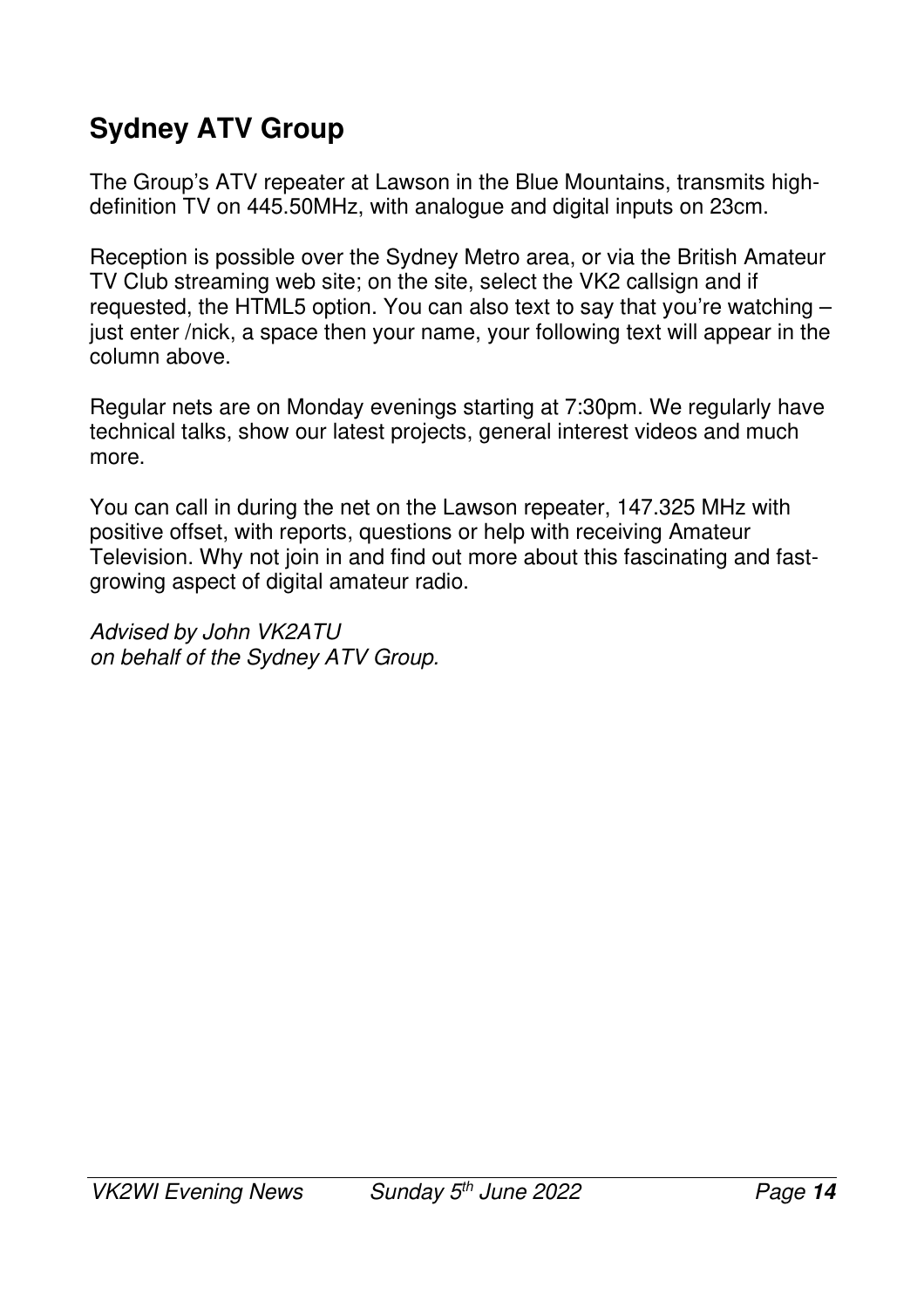## **Hornsby and Districts Amateur Radio Club**

The next informal mid-monthly meeting, is at 8pm on Tuesday the 14<sup>th</sup> of June. Its at the Mt Colah Community Centre, in Pierre Close, opposite Mt Colah Railway station.

A reminder about the special guest speaker at the Monthly General meeting coming up on the 28<sup>th</sup> of June. Brett Savill, who has broad experience in telecommunications in Australia, will be talking about the changes in the communications industry and the latest developments in 5G networks.

The club's three weekly nets are;

Monday evenings at 8pm on the VK2RNS 2m repeater, 147.25MHz. No tone is needed for access, but 91.5 Hz is sent; Wednesday's 80 metres net is also at 8:00 pm, on 3608.5kHz; and "Morning Tea with HADARC", is on Fridays from 9am on 7106kHz.

Both HF nets are plus or minus QRM; Listen for VK2MA.

The Club's website has up to date details on club activities; it's at www.hadarc.org.au. The club has a group on Facebook, which can be found by searching for VK2MA, and on twitter, @VK2MA.

*Submitted by Julian VK2YJS HADARC Publicity Officer.* 

## **[Play ID File: 18-E-ID4.wav]**